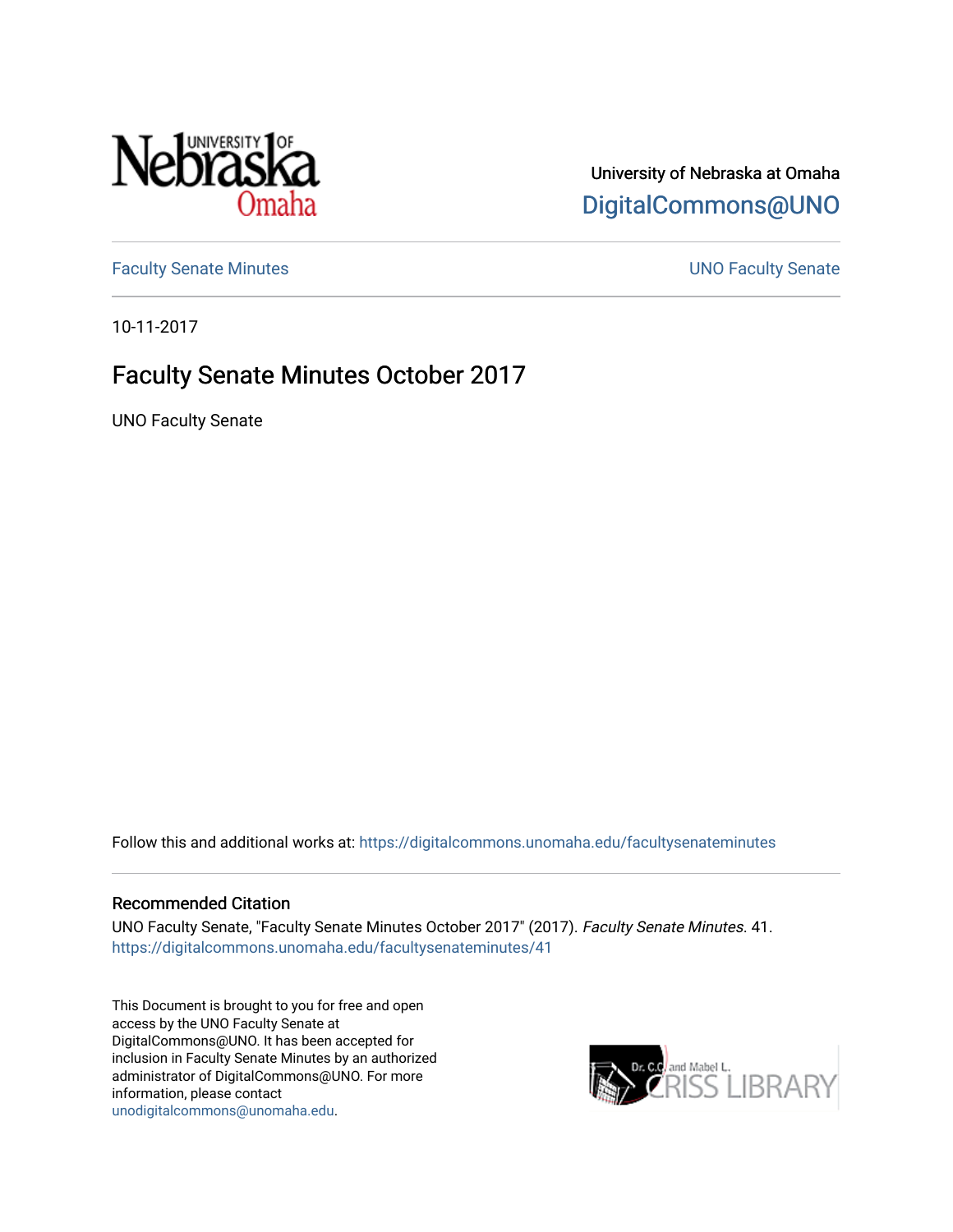



# *Minutes*

\_\_\_\_\_\_\_\_\_\_\_\_\_\_\_\_\_\_\_\_\_\_\_\_\_\_\_\_\_\_\_\_\_\_\_\_\_\_\_\_\_\_\_\_\_\_\_\_\_\_\_\_\_\_\_\_\_\_\_\_\_\_\_\_\_\_\_\_\_\_\_\_\_\_\_\_\_\_ \_\_\_\_\_\_\_\_\_\_\_\_\_\_\_\_\_\_\_\_*Wednesday, October 11, 2017, 2 p.m., CEC 230/231*\_\_\_\_\_\_\_\_\_\_\_\_\_\_\_\_\_\_\_\_\_

**Present:** Adams, Adidam, Arbelaez, Azadmanesh, Barone, Bereitschaft, Boron, Brennan, Elder, Feng, Glasser, Grams, Hawkins, Johnson, Kealey, Kelly, Landow, MacArthur, Miller, Nash, Noble, Peterson, Robins, Rowe, Schaffer, Sharif-Kashani, Schoenbeck, Stacy, Wileman, Winter, Woody, Zhong

\_\_\_\_\_\_\_\_\_\_\_\_\_\_\_\_\_\_\_\_\_\_\_\_\_\_\_\_\_\_\_\_\_\_\_\_\_\_\_\_\_\_\_\_\_\_\_\_\_\_\_\_\_\_\_\_\_\_\_\_\_\_\_\_\_\_\_\_\_\_\_\_\_\_\_\_\_

\_\_\_\_\_\_\_\_\_\_\_\_\_\_\_\_\_\_\_\_\_\_\_\_\_\_\_\_\_\_\_\_\_\_\_\_\_\_\_\_\_\_\_\_\_\_\_\_\_\_\_\_\_\_\_\_\_\_\_\_\_\_\_\_\_\_\_\_\_\_\_\_\_\_\_\_\_

**Excused:** Cast-Brede, Clinkinbeard, Kennedy, Maher, Nordman, Prisbell, Tiller

**Absent:** Glasser, Rowe, Schoenbeck

Chancellor Jeff Gold gave a quick update and answered questions.

- **I. The meeting was called to order** by President Grams at 2:51 p.m. One visitor was welcomed to the meeting, AVC Jonathan Benjamin-Alvarado.
- **II. The Minutes** of September 13, 2017, were approved as submitted.

#### **III. Officers' Reports**

#### **A. President's Report:** Senator Grams reported

October 4, 2017 Dear Colleagues,

Over the past month I have been able to meet with and hear from more of you, and I greatly appreciate your comments, suggestions, and deep engagement with the life of our university. My first priority has been to meet with faculty in departments that do not presently have a representative on the Faculty Senate, but I am eager to meet with faculty in any other units as well. Any individual faculty members should feel free to contact me directly by email or phone with questions and comments.

On Sept. 6, Chancellor Gold held an open house in MBSC to discuss the August 31 restructuring recommendations, including some Vice-Chancellor positions (Student Success, Business and Finance) and external communications shared between UNO and UNMC. He also explained the strategy behind the Budget Response Team (BRT) implementations, which are a system-wide NU initiative out of President Bounds' office. By making strategic cuts to non-academic functions of the universities and searching for efficiencies, the goal was to protect academic programs and services as much as possible. Chancellor Gold emphasized that the restructuring changes at UNO and UNMC were not driven by budgetary concerns but by the goal of greater efficiency and effectiveness. He also stressed that growth is the key to UNO's future, as we actively seek greater enrollment and invest in community engagement as a value. UNO and UNMC will retain their distinct brand identities. Apart from that, consolidations and alignments of infrastructure or new collaborations may well occur.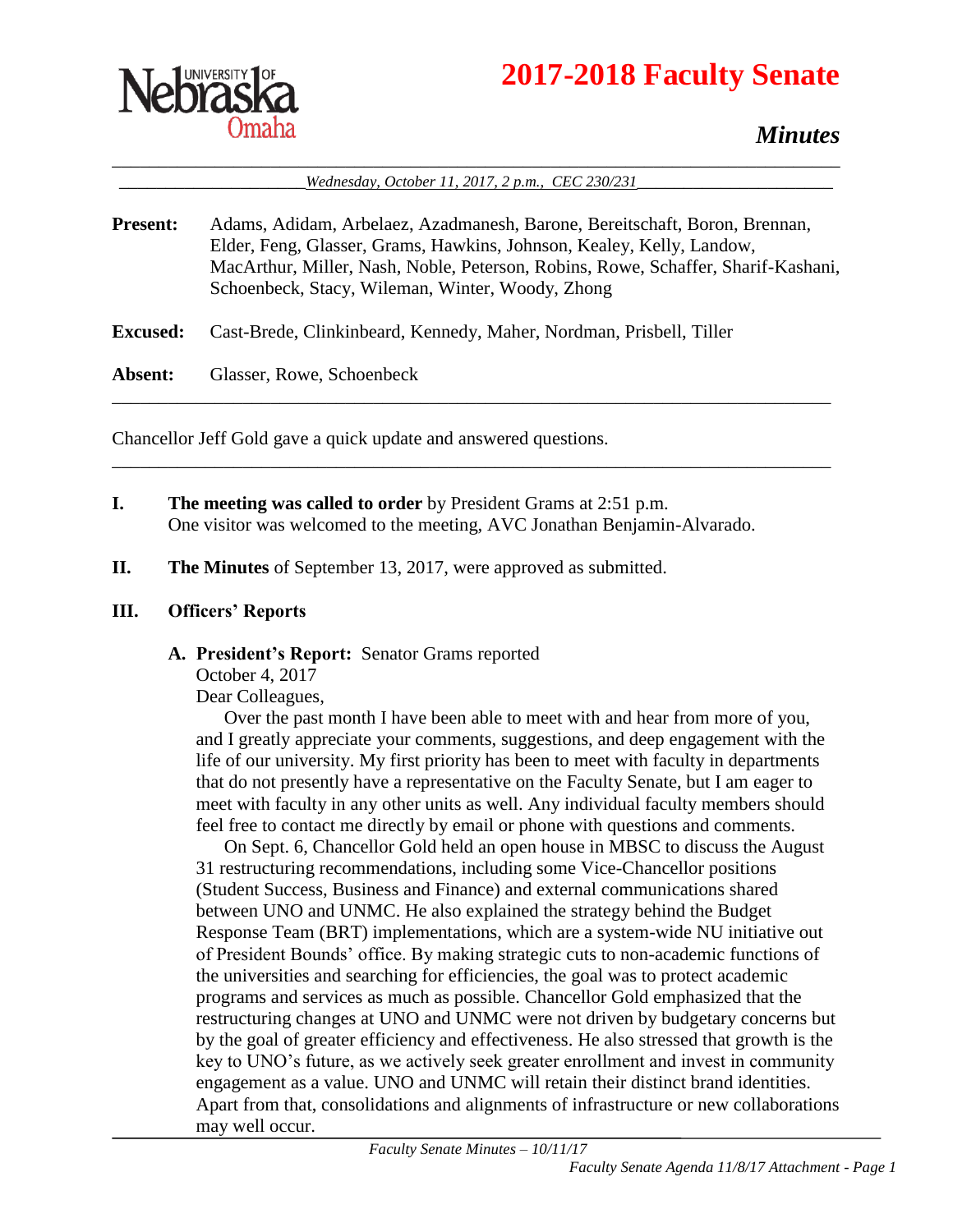The next phase of BRT implementation was introduced on Sept. 12, and an example of the changes (this one related to Human Resources) may be found here: [https://nebraska.edu/-/media/unca/docs/brt/hr/human-resources-brt-strategies-rev](https://nebraska.edu/-/media/unca/docs/brt/hr/human-resources-brt-strategies-rev-september-12-2017.ashx?la=en)[september-12-2017.ashx?la=en.](https://nebraska.edu/-/media/unca/docs/brt/hr/human-resources-brt-strategies-rev-september-12-2017.ashx?la=en) Other information about BRT is available on the same website. Various concerns have been raised by staff related to changes concerning leave time.

NU President Bounds was the guest speaker at the Sept. 13 Faculty Senate meeting, where he answered many questions from the Senate and encouraged the faculty to be active and engaged. In a discussion of enrollment and growth, he noted that improving retention is even more powerful than improving recruitment, with respect to having a positive impact on both institutional excellence and budget pressures. Even a five percent change in retention rates would have an enormous effect on the budget.

The UNO Student Government has been communicating with Faculty Senate about their resolutions in support of Faculty use of the Canvas LMS to communicate course information, and the general issue of faculty responsiveness and feedback. We know that contacts between faculty and students are particularly important in efforts to improve retention, and as we continue to examine this matter closely, comments and suggestions from faculty are welcomed. What are we doing well to encourage retention, and what could we be doing better? What specific steps might faculty or the Senate take to promote the goal of greater student retention? I will return to this subject again next month, because this is one of the most important goals we can pursue to strengthen our institution across the board: academic excellence, student success and career preparation, financial prospects, and both internal and external community engagement.

Although we are dealing with a difficult budget situation and it remains vital to invest resources wisely, there is no longer a \$10,000 spending limit for purchase review imposed across the campus. This was removed the first day of Chancellor Gold's tenure. All funding requests are handled on campus and flow through the Chancellor's Council, including hiring. Other matters related to financial operations or BRT are, however, to be handled centrally.

The UNePlan Strategic Planning process is being used to develop the UNO Strategic Plan 2017-2020. This permits the entire campus to access, review, and update the strategic plan. Units may enter and track progress toward specific goals.

The NU Board of Regents visited UNO on Thursday, September 21, although the Faculty Senate was not included in that visit's agenda. The next BoR meeting will be in Lincoln on October 5.

Many options for faculty training in Canvas, ilos, and other areas are being made available through the Center for Faculty Excellence, and faculty liaisons for instructional design are available to provide personal assistance. Kudos to Karen Hein and others on her team who are doing such great work to assist faculty and students.

Chancellor Gold is scheduled as the opening speaker for our Faculty Senate meeting on October 11, and as usual, all faculty are welcome to attend. Thank you for your engagement with and support of the Faculty Senate, which is striving to do the best possible job of providing the faculty's voice. Let us know how we can improve and serve your needs.

President Grams also mentioned that HR Director, Cecil Hicks, will be invited to speak at a future meeting. HR is offering a class on "Being a Resilient Caregiver." There will be an update October 11 available on the BRT rollout site. In relation to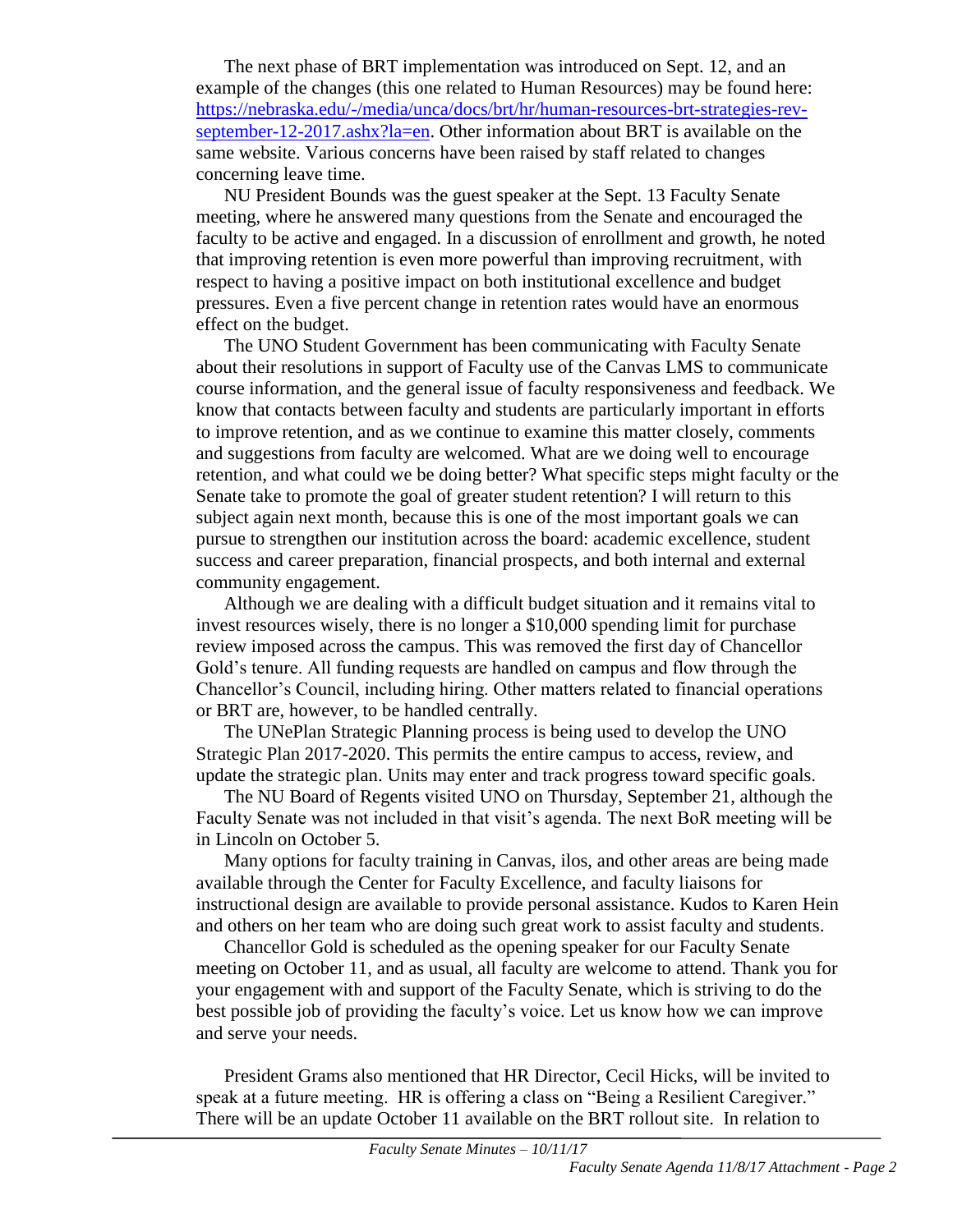that President Grams noted differences in finances on three campuses: that faculty leave is experienced differently at UNMC, that UN-L has started consideration of financial exigency, and that the Omaha World Herald reported improved finances for running Baxter Arena. She made a plea for suggestions of how more faculty might be involved in graduation. She noted some changes in UNO parking policy which are good for visitors. President Grams also noted that the Faculty Senate President-Elect election will be held at the December 13 meeting. She prompted Senators to start planning for their possible election as President-elect at the December 13 meeting. A list of eligible senators will be distributed at the November Senate meeting.

#### **B. Secretary/Treasurer Report:** Senator Landow reported

**1. EC&A** met September 20, 2017.

Chancellor Comments:

"I care deeply about shared governance." He stated that he is committed to working with us to make UNO the best it can be. He also said he is very open to the diversity of opinion in the UNO community. Sorority Rush

Where should it take place? Follow up with SVC and Dan Shipp. Discussion of Shared Governance Resolution:

Comments by President Grams:

More communication in the future would help clear up any misunderstandings.

BRT Groups – there was one faculty member on one of the groups. Deans were represented, but they are not faculty.

Discussion of Resolution 4303 and 4304.

No relevant discussion.

Discussion of Appointment Resolutions:

A short discussion of the procedure took place, but no changes were proposed.

|      | (Action Pending and Current Resolutions) |                            |              |               |               |                 |                 |                        |
|------|------------------------------------------|----------------------------|--------------|---------------|---------------|-----------------|-----------------|------------------------|
| Res. | Date                                     | <b>Title</b>               | <b>Admin</b> | Sent for      | <b>Denied</b> | <b>Deferred</b> | In              | Final                  |
| #    | <b>Senate</b>                            |                            | Accept       | <b>Senate</b> |               |                 | <b>Progress</b> | <b>Action/Resolved</b> |
|      | <b>Passed</b>                            |                            |              | <b>Action</b> |               |                 |                 |                        |
| 4313 | 9/13/17                                  | <b>UNO Professional</b>    | 9/25/17      |               |               |                 |                 | Acknowledged           |
|      |                                          | <b>Conduct Committee</b>   |              |               |               |                 |                 |                        |
| 4312 | 9/13/17                                  | <b>Faculty Grievance</b>   | 9/25/17      |               |               |                 |                 | Acknowledged           |
|      |                                          | Committee                  |              |               |               |                 |                 |                        |
| 4311 | 9/13/17                                  | <b>Ballot/Election for</b> | 9/25/17      |               |               |                 |                 | Acknowledged           |
|      |                                          | Academic Freedom           |              |               |               |                 |                 |                        |
|      |                                          | & Tenure                   |              |               |               |                 |                 |                        |
|      |                                          | Committee                  |              |               |               |                 |                 |                        |
| 4310 | 9/13/17                                  | Academic Planning          | 9/25/17      |               |               |                 |                 | Acknowledged           |
|      |                                          | Council (APC)              |              |               |               |                 |                 |                        |
| 4309 | 9/13/17                                  | <b>Tuition Remission</b>   | 9/25/17      |               |               |                 |                 | Acknowledged           |
|      |                                          | <b>Task Force</b>          |              |               |               |                 |                 |                        |
| 4308 | 9/13/17                                  | University                 | 9/25/17      |               |               |                 |                 | Acknowledged           |
|      |                                          | Committee on               |              |               |               |                 |                 |                        |
|      |                                          | Technology                 |              |               |               |                 |                 |                        |
|      |                                          | Resources,                 |              |               |               |                 |                 |                        |
|      |                                          | Services &                 |              |               |               |                 |                 |                        |
|      |                                          | Planning                   |              |               |               |                 |                 |                        |
| 4307 | 9/13/17                                  | <b>UCRCA</b>               | 9/25/17      |               |               |                 |                 | Acknowledged           |

**2017-2018 Resolution Action Table**

*Faculty Senate Minutes – 10/11/17*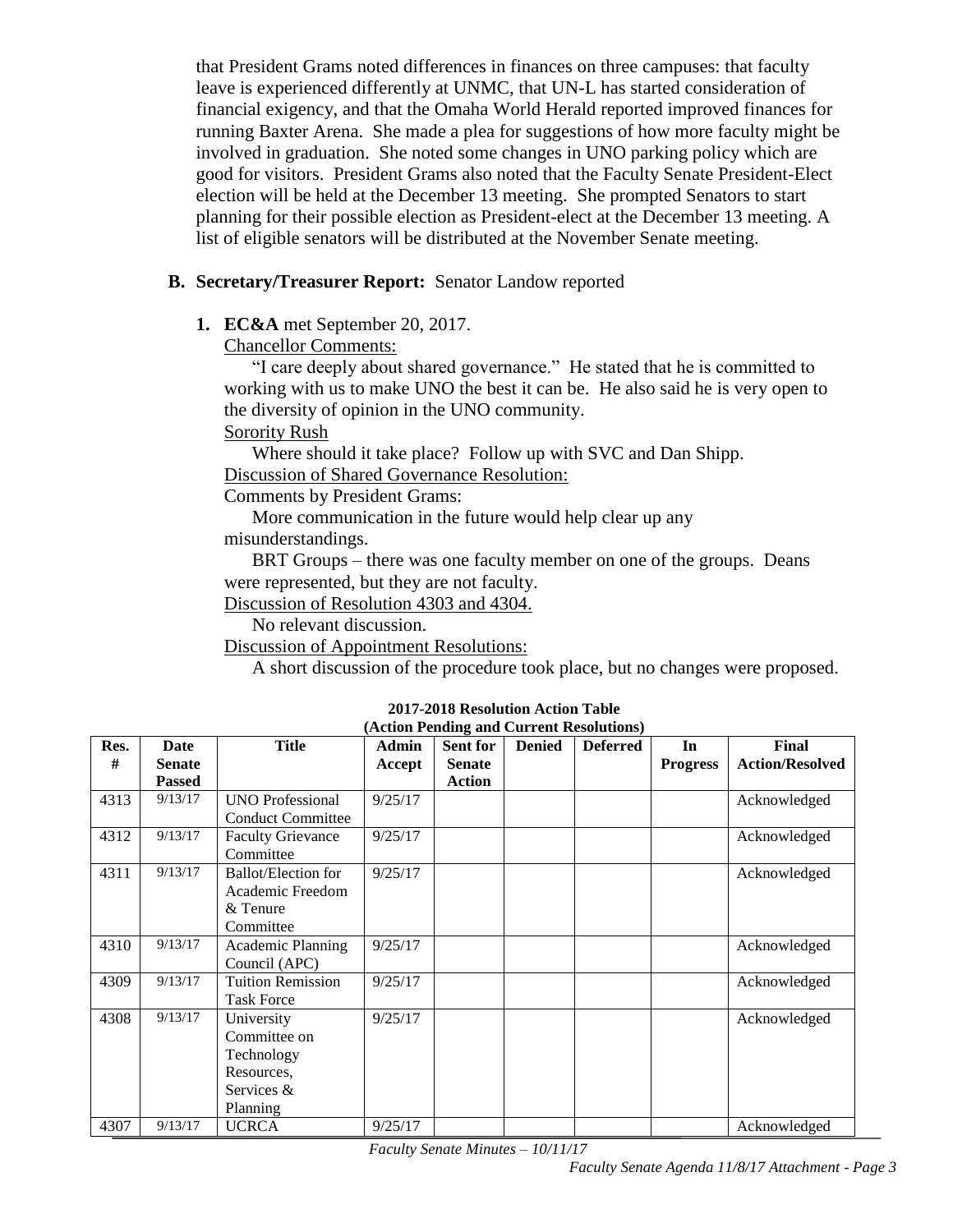|      |         | (University<br>Committee on<br>Research &                   |         |  |  |                                                                                                                                                                                                                                                                                                                                                                                   |
|------|---------|-------------------------------------------------------------|---------|--|--|-----------------------------------------------------------------------------------------------------------------------------------------------------------------------------------------------------------------------------------------------------------------------------------------------------------------------------------------------------------------------------------|
| 4306 | 9/13/17 | Creative Activity)<br>Digital<br>Communications             | 9/25/17 |  |  | Acknowledged                                                                                                                                                                                                                                                                                                                                                                      |
| 4305 | 9/13/17 | Team<br>Academic<br>Assessment                              | 9/25/17 |  |  | Acknowledged                                                                                                                                                                                                                                                                                                                                                                      |
| 4304 | 9/13/17 | Committee<br>Support for<br>Hurricane Victims               | 9/25/17 |  |  | We acknowledge<br>receipt of the<br>resolution and<br>share the intent<br>of the faculty<br>senate to<br>encourage the<br>UNO community<br>to support those<br>affected. We<br>reference the<br>message from<br>President<br>Bounds that<br>addresses the<br>University of<br>Nebraska's<br>commitment and<br>the individual<br>commitments<br>made from each<br>of the campuses. |
| 4303 | 9/13/17 | Reaffirmation of<br>Statement/Message<br>in Support of DACA | 9/25/17 |  |  | We acknowledge<br>receipt of the<br>resolution and<br>reference the<br>message on<br>DACA affirming<br>that we are a<br>better university,<br>city, state and<br>country and all<br>of our students<br>have access to<br>education and<br>are an active part<br>of our<br>communities,<br>sharing the spirit,<br>background,<br>intellect and<br>passion.                         |
| 4302 | 9/13/17 | Shared Governance                                           | 9/25/17 |  |  | We acknowledge<br>the receipt of the<br>resolution and<br>wish to affirm<br>our strong<br>support for<br>shared<br>governance and                                                                                                                                                                                                                                                 |

*Faculty Senate Minutes – 10/11/17*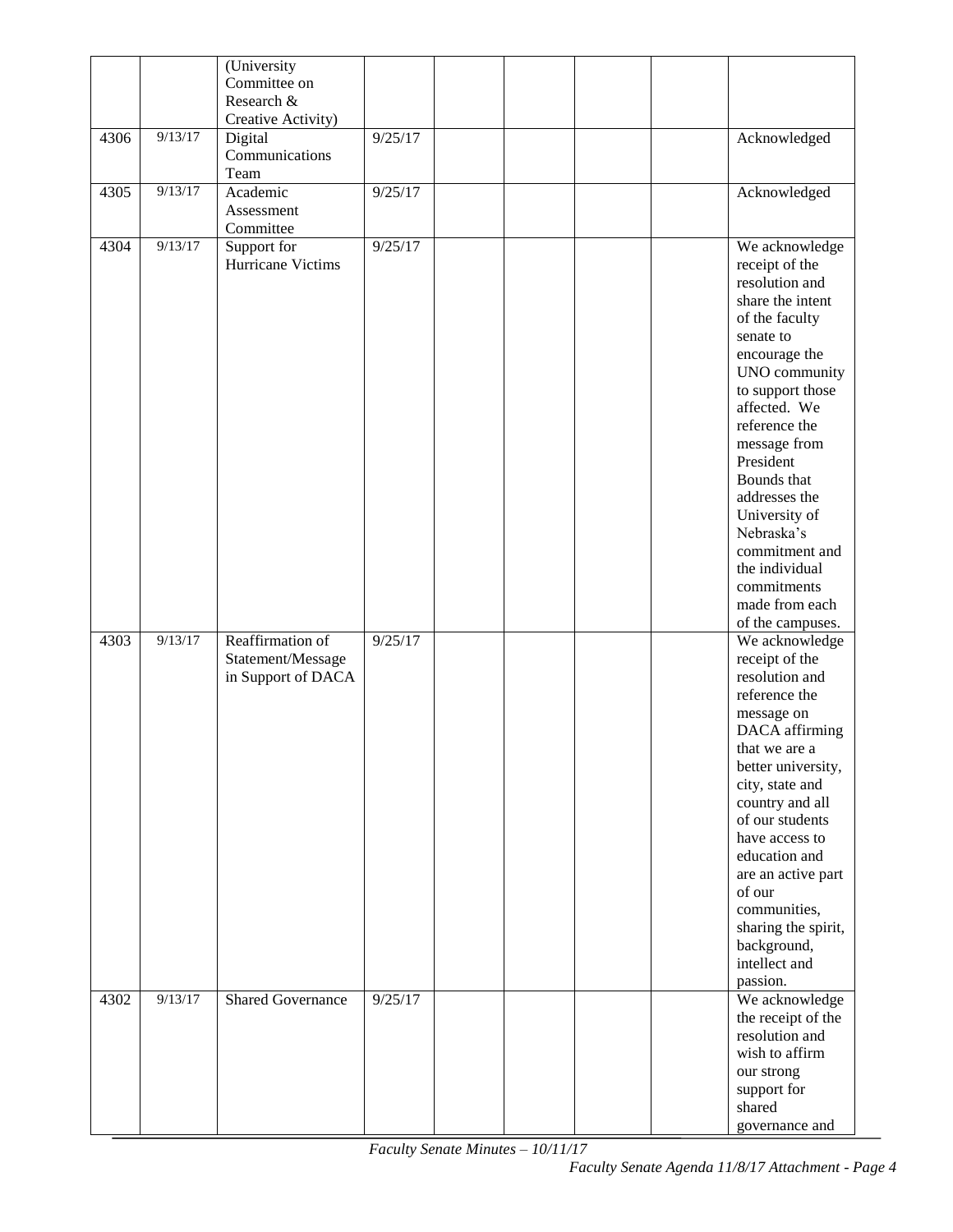| 4301 | 8/16/17                    | Permanently                                                               | 9/25/17  |                          |  | reaffirm the<br>importance of<br>shared<br>governance and<br>decision-making<br>responsibilities<br>of the Faculty<br>Senate and its<br>committee<br>structures. We<br>appreciate the<br>opportunity to<br>have had an in-<br>depth discussion<br>on the subject<br>during our most<br>recent meeting<br>and look forward<br>to strengthening<br>the<br>communication<br>on multiple<br>levels. |
|------|----------------------------|---------------------------------------------------------------------------|----------|--------------------------|--|-------------------------------------------------------------------------------------------------------------------------------------------------------------------------------------------------------------------------------------------------------------------------------------------------------------------------------------------------------------------------------------------------|
|      |                            | Replace CBA<br>Senator Ni                                                 | $\gamma$ |                          |  |                                                                                                                                                                                                                                                                                                                                                                                                 |
| 4299 | Complete<br>8/16/17        | FS Pres Appts.<br>a. AAUP<br>c. Grad Cncl Liaison                         | 9/25/17  |                          |  | Acknowledged                                                                                                                                                                                                                                                                                                                                                                                    |
| 4288 | Complete<br>8/16/17        | <b>Campus Committees</b><br>a. APC<br>g. Strat Planning<br>Steering Comm. | 9/25/17  |                          |  | Acknowledged                                                                                                                                                                                                                                                                                                                                                                                    |
|      |                            |                                                                           |          | <b>TO BE FOLLOWED UP</b> |  |                                                                                                                                                                                                                                                                                                                                                                                                 |
| 4282 | 3/8/17                     | Expenses<br>Associated with<br>Visas for<br><b>International Hires</b>    | 4/19/17  |                          |  | <b>SVC</b> Reed<br>explained the<br>process for UNO<br>paying for legal<br>costs involved.<br>These issues are<br>usually handled by<br>department chairs<br>and personnel.<br>Costs can't be<br>nailed down, since<br>they vary by who is<br>involved. BJ Reed<br>said he would ask<br>for a one page<br>description of the<br>process made<br>available to<br>faculty.                        |
| 4279 | $\frac{12}{14}{\sqrt{16}}$ | Grievance<br>Committees<br>Summer<br>Compensation                         | 12/21/16 |                          |  | - SVC Reed says<br>they may need<br>more information.<br>It is a workload<br>issue as much as a<br>compensation<br>issue. Let's have<br>further discussion.                                                                                                                                                                                                                                     |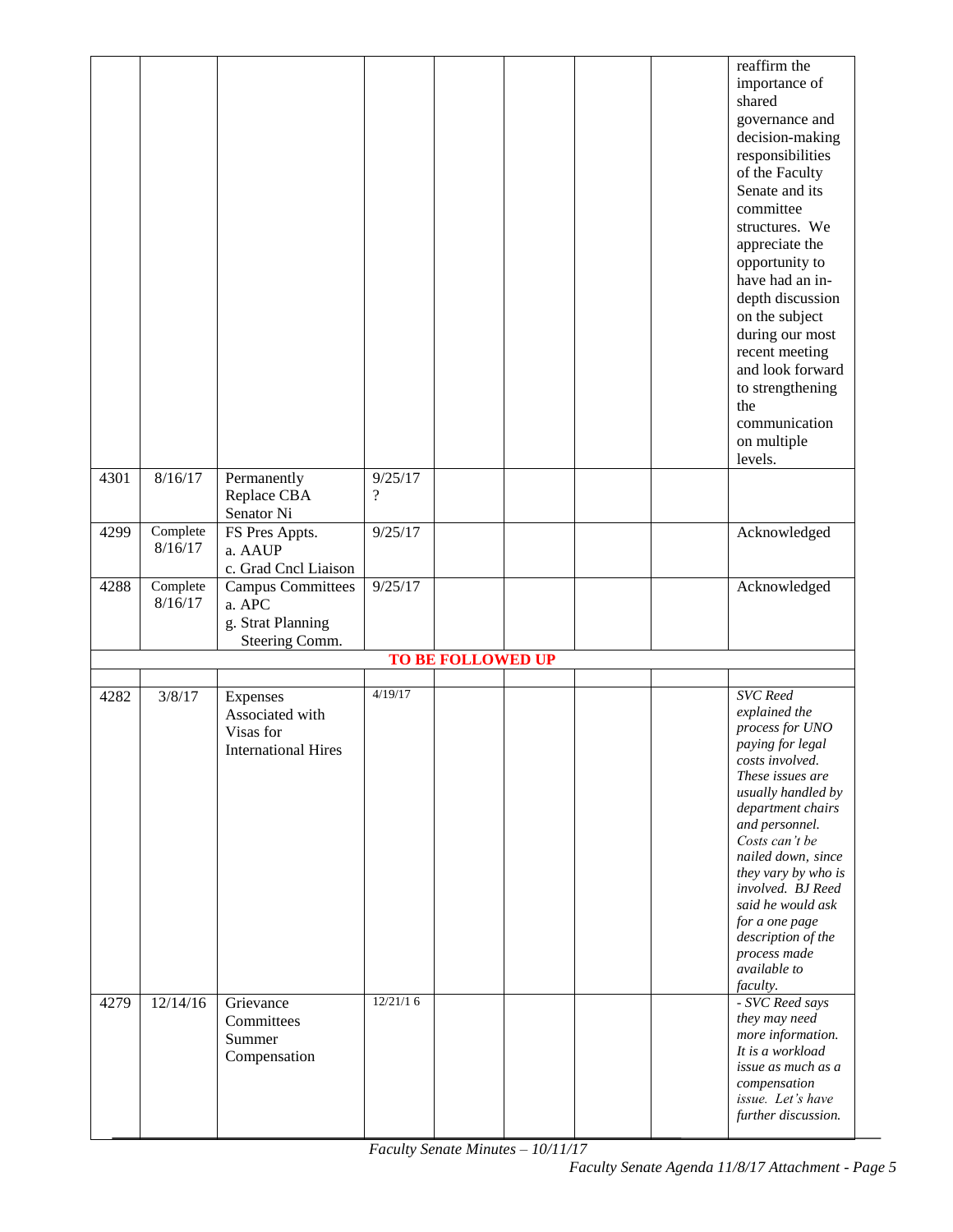|                        |  |  | 3/15/17 |  |  |  | - BJ reiterated that               |
|------------------------|--|--|---------|--|--|--|------------------------------------|
|                        |  |  |         |  |  |  | summer pay is not                  |
|                        |  |  |         |  |  |  | likely to happen, as               |
|                        |  |  |         |  |  |  | faculty select a                   |
|                        |  |  |         |  |  |  | variety of service                 |
|                        |  |  |         |  |  |  | opportunities.                     |
|                        |  |  |         |  |  |  | Regarding the                      |
|                        |  |  |         |  |  |  | three grievance                    |
|                        |  |  |         |  |  |  | committees, he                     |
|                        |  |  |         |  |  |  | feels that faculty                 |
|                        |  |  |         |  |  |  | select this type of                |
|                        |  |  |         |  |  |  | service, similar to                |
|                        |  |  |         |  |  |  | how faculty choose                 |
|                        |  |  |         |  |  |  | to serve on thesis                 |
|                        |  |  |         |  |  |  | committee.                         |
|                        |  |  |         |  |  |  |                                    |
|                        |  |  | 4/19/17 |  |  |  | Chancellor                         |
|                        |  |  |         |  |  |  | Christensen said                   |
|                        |  |  |         |  |  |  | these type of                      |
|                        |  |  |         |  |  |  | issues, like summer                |
|                        |  |  |         |  |  |  | grievance                          |
|                        |  |  |         |  |  |  | committee work,                    |
|                        |  |  |         |  |  |  | seldom occur. He                   |
|                        |  |  |         |  |  |  | is also                            |
|                        |  |  |         |  |  |  | apprehensive of                    |
|                        |  |  |         |  |  |  | anyone who has                     |
|                        |  |  |         |  |  |  | service in the                     |
|                        |  |  |         |  |  |  | summer wanting                     |
|                        |  |  |         |  |  |  | compensation.<br>Some service such |
|                        |  |  |         |  |  |  | as FS President                    |
|                        |  |  |         |  |  |  | and IRB receive                    |
|                        |  |  |         |  |  |  | workload                           |
|                        |  |  |         |  |  |  | compensation.                      |
|                        |  |  |         |  |  |  |                                    |
| <b>CARRIED FORWARD</b> |  |  |         |  |  |  |                                    |
|                        |  |  |         |  |  |  |                                    |
|                        |  |  |         |  |  |  |                                    |

### **2. Treasurer's Report:** Senator Landow gave the September 2017 Budget Report.

# **IV. Executive Committee Report:** Senator Barone reported

# **A. Parking at UNO**

**From:** Vanessa Rath **Sent:** Monday, September 25, 2017 10:31 AM To: Laura Grams [<lgrams@unomaha.edu>](mailto:lgrams@unomaha.edu) **Cc:** Sue Bishop [<sbishop@unomaha.edu>](mailto:sbishop@unomaha.edu) **Subject:** Pacific Street Garage permit for Faculty/Staff Laura

As we discussed last week, and as I have been able to modify our system, Faculty/staff Pacific Street Garage permits will be able to park in the West Garage on Dodge Campus.

Day/Night permits can park anytime, Night only (after 2:30pm) will not be valid in either garage until after that time.

This will be valid for the 2017/18 academic year only. Please note that this does not guarantee a place to park. If they garage is full when the permit holder arrives. They would need to return to the Pacific Street Garage and ride a shuttle up. Parking in any other location could result in a violation. I don't see this happening too often, but wanted to communicate this to not set false expectations.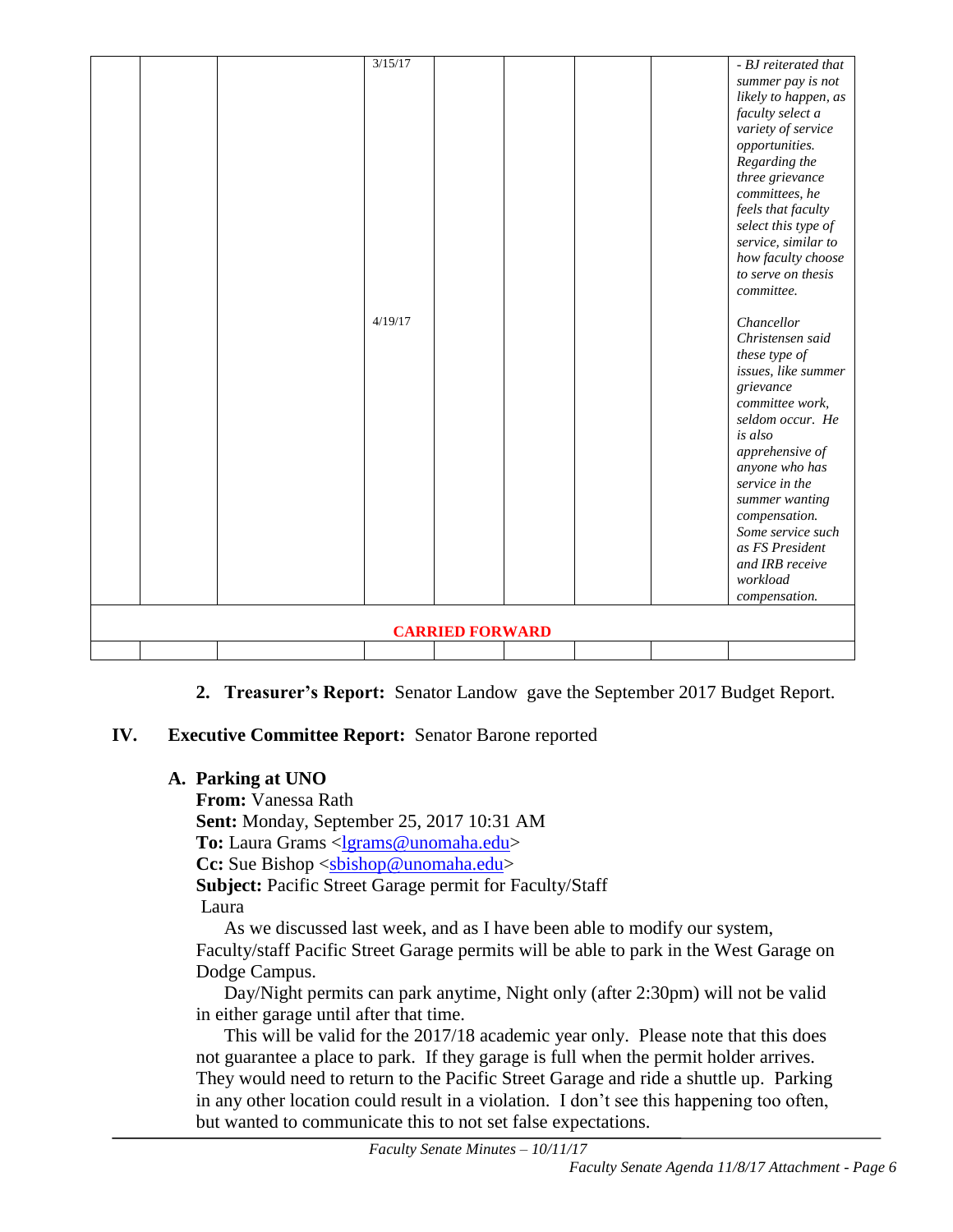We will communicate any changes for Fall 2018 in April of 2018 for the following academic year.

Please let me know if you have any questions Thank you **Vanessa Rath** Parking Services Manager 1313 S.  $67<sup>th</sup>$  Street Omaha, NE 68182 University of Nebraska Omaha | [www.unomaha.edu](http://www.unomaha.edu/) (o) 402-554-7277 (f) 402-554-7280 [vrath@unomaha.edu](mailto:vrath@unomaha.edu) [www.unomaha.edu/parking](http://www.unomaha.edu/parking) [www.facebook.com/unoparking](http://www.facebook.com/unoparking) [www.twitter.com/unoparking](http://www.twitter.com/unoparking)

Senators requested that information such as above be listed on the Parking Services' web site. They also asked by Faculty Senators cannot park in the CEC parking lot for meetings if there is not a big function going on at the CEC. Chancellor Gold said he was going to look into this. President Grams asked that it also be put on the next EC&A agenda.

#### **B. Courseleaf**

Various questions & concerns raised by faculty *At the 10/4/17 EC&C meeting this was referred to the Educational Resources & Services Committee. President Grams will get the information to ER&S chairperson.*

#### **C. Classroom Space Availability**

An Analysis of Classroom Times & Patterns has been mentioned. There is a need to follow up on results and any effects of prime time policy. *At the 10/4/17 EC&C meeting this was to be included in the October EC&A agenda. This is an ongoing issue and data is necessary.*

#### **D. Academic Integrity Survey Preliminary with Discussion Notes Estimates by Chairs/Directors -- Number/Nature of Cases Rising to the Level of the Chairs/Director's Office**

|                                              | Spring 2016 | Spring 2017 |
|----------------------------------------------|-------------|-------------|
| Responses Received (out of approx. 44) 31    |             | 17          |
| <b>Estimated Frequency (Number of Cases)</b> |             |             |
| $0 - 5$                                      | 90%         | 83%         |
| $6 - 10$                                     | 10%         | 17%         |
| 11-20                                        | 0           | 0           |
| $21+$                                        |             |             |
| <b>Most Common Form</b>                      |             |             |
| Plagiarism                                   | 93%         | 92%         |
| Cheating                                     | 61%         | 39%         |
| Impermissible collaboration                  | 14%         | 15%         |
| Fabrication/falsification                    | 11%         | 8%          |
| Abuse of Academic Materials                  | 0           | 8%          |
| <b>Complicity Academic Dishonesty</b>        | 7%          | 8%          |

*Faculty Senate Minutes – 10/11/17*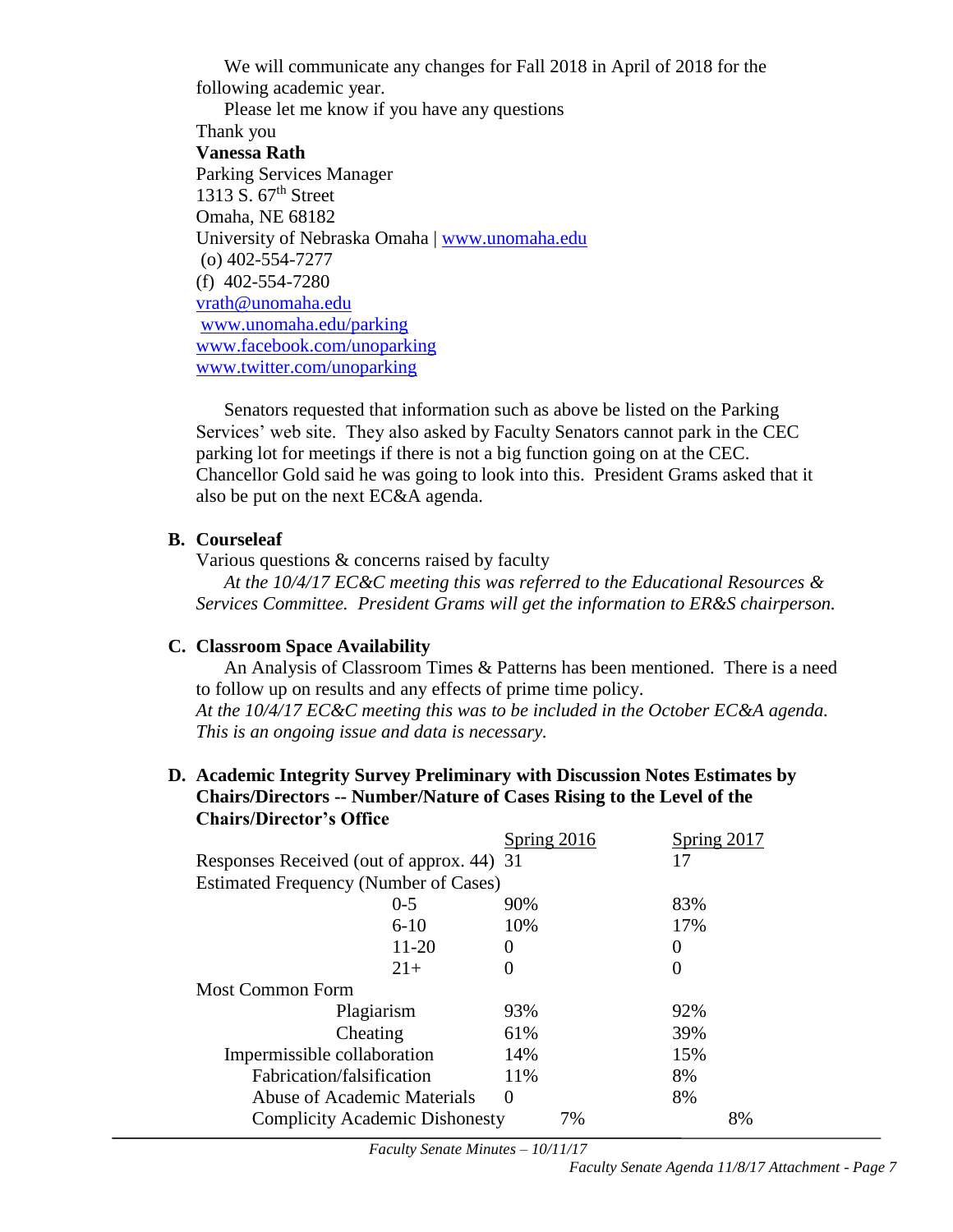| <b>Falsifying Grade Reports</b> |    |    |
|---------------------------------|----|----|
| Misrepresentation to Avoid Work | 7% | 8% |

Representative suggestions (included as input to the surveys) for ways to reduce/prevent violations, were as follows:

- Encourage use of software for identifying plagiarism, for example Turn It In.
- Remind students we expect them to present their own work (this alone can reduce cases).
- Encourage faculty to include a link to the academic integrity statement on their syllabus and clearly state the possible consequences.
- It would be helpful if there was some way to document repeat offenders without prejudicing future instructors.

On 9.12.17, discussion with the Assistant and Associate Deans (who have been leading this effort) included the following points:

- Several steps have already been taken to implement earlier recommendations (eg. the process and policy have been clarified so that certain cases are now referred to the Assoc. Vice Chancellor for Student Success who will be tracking the data). The group will continue to monitor the situation to see if those changes were useful.
- The new Course Management System (CourseLeaf) could possibly include a link to the academic integrity policy within the template for a new course. The Assistant/Associate Deans will share this information with the deans and chairs.

NOTE: Information regarding UNO's Academic Integrity policy can be found at the following web-site (the policy was clarified by Faculty Senate May of 2017): [https://www.unomaha.edu/student-life/student-conduct-and-community](https://www.unomaha.edu/student-life/student-conduct-and-community-standards/policies/academic-integrity.php)[standards/policies/academic-integrity.php](https://www.unomaha.edu/student-life/student-conduct-and-community-standards/policies/academic-integrity.php)

# **E. UNO FUSE & GRACA**

At UNO, both FUSE & GRACA are funded by Student Fees. Apparently, the NU system is looking at student fees. We need to learn whether any of the changes being considered have any bearing on grant funding for student research here at UNO. Depending upon what we learn, we need to respond appropriately. *The 10/4/17 EC&C sent this to the Goals & Direction Committee.*

# **PENDING**

# **A. Participation in UNO Faculty Senate** *(Fall 2016 to EC&C Pending***)**

Need to encourage and strengthen participation on UNO Faculty Senate.

- 1. One possibility might be to change the FS Constitution
- 2. Discussions with Colleges
- 3. Go to Chairperson mentor(s)?
- 4. Go to Board of Chairs

*How to Encourage Faculty to Serve on the Faculty Senate*: Informal data collection by the committee of approximately 40 UNO faculty members has generally revealed that *Service* of this nature tends to be acknowledged with little payoff compared to the perceived time commitment associated with governance. There is also a great deal of misinformation about the time obligations; nevertheless, most of the faculty we talked to showed little interest in this service even after we answered questions. The Goals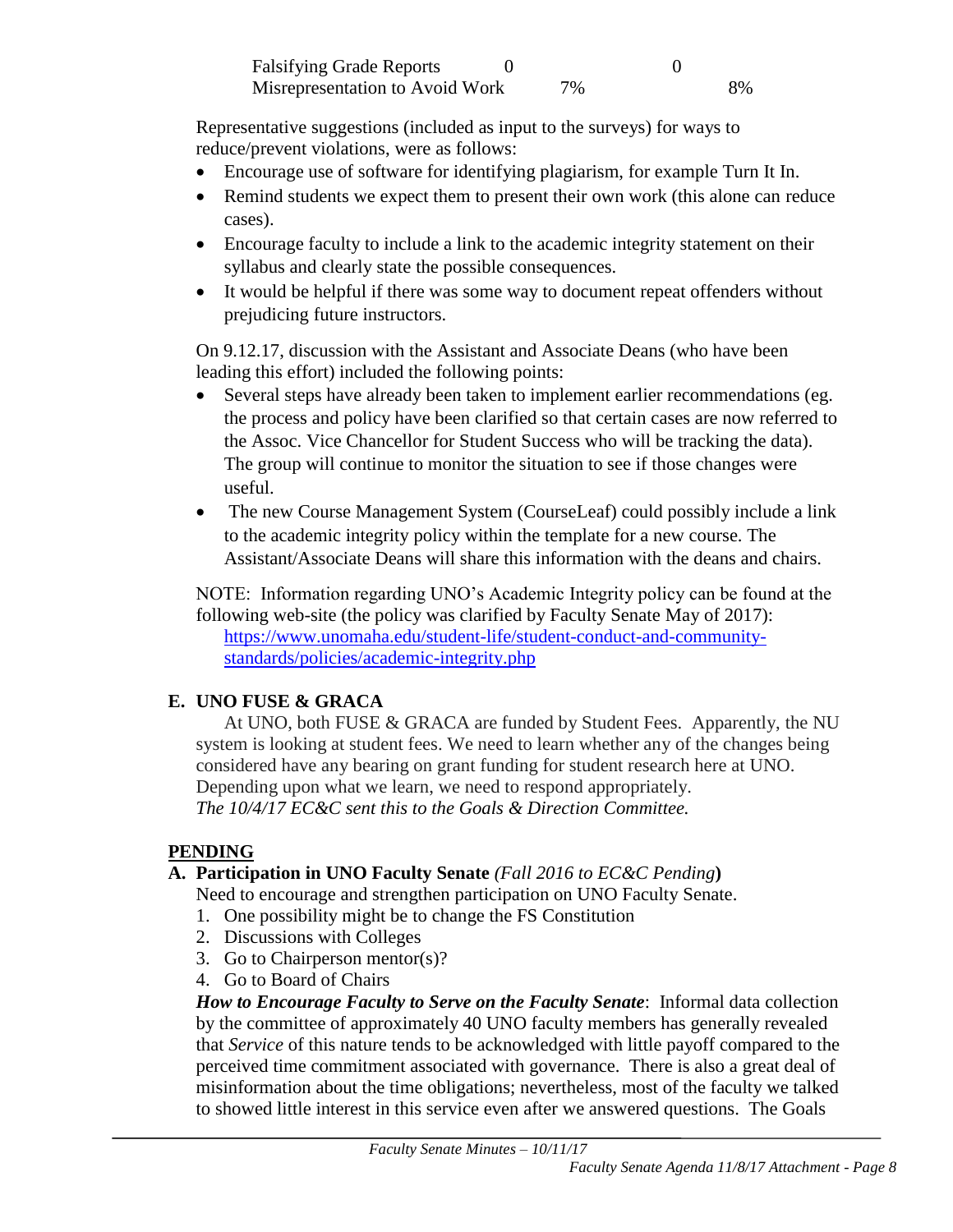and Directions Committee is now discussing ways to help the departments incentivize Faculty Senate and other University service opportunities by increasing by better recognizing the value of this service in ways such as higher Merit rankings on Annual Review, etc**.** *(The EC&C asked, on 6/7/17, that this be discussed at the 8/16/17 FS Retreat.)*

### **B. Change Start Time of UNO Faculty Senate Meetings?**

*On 6/7/17 the EC&C suggested this be discussed at the 8/16/17 FS Retreat. At the 8/16/17 Faculty Senate Retreat there was brief consideration of potential benefits and drawbacks to convening Faculty Senate meetings 15 or 30 minutes later. The matter was left to the Executive Committee to gather relevant data from Institutional Effectiveness, and report back.*

*On 9/7/17 Thomas Walker, Business Analyst, Office of Institutional Effectiveness, sent information to President Grams. "Of the courses offered at UNO on Wednesdays, a majority of courses are ending between 2 and 3 o'clock (14:00 and 15:00, respectively). The 4pm to 6pm timeslot is your best shot to have the least amount of faculty affected." At the 10/11/17 EC&C meeting the EC&C moved to request the data on full-time faculty in graph form.*

# **V. Standing Committee Reports**

**A. Committee on Academic and Curricular Affairs:** Senator Miller reported the Committee met September 27, 2017**.**

Present: Connie Schaffer, Stan Wileman, Burch Kealey and Holly Miller Excused Absence: Craig Maher and Kelly MacArthur There were two agenda items for this meeting.

The first agenda item was to review two documents sent from Dr. Smith-Howell. The documents clarify and state explicitly long-held assumptions and practices at UNO. These documents had already been reviewed by the University Educational Advisory Committee. A&CA members studied both the UNO Credit Hour Policy (document one) and the UNO Academic Policy and Guidelines on Rigor and Guidelines for Courses Carrying Academic Credit for College Credentials (document two). No changes were recommended for document one. One change was recommended for document two. The committee suggests the addition of one word ("**only**" in bold below) in the next to the last bullet point. The edited version is found below.

• The course does not **ONLY** repeat or focus on content that is offered as part of high school only curriculum.

The second agenda item focused on a student government request for adequate and timely feedback from faculty members. Senator Connie Schaffer presented assessment information from the UNO Office of Institutional Effectiveness and a NSSE summary report. The NSSE data from 2013 and 2016 surveyed students in their freshman and senior years. The results of these surveys were comparable to our CUMU peers. The survey does evaluate effective teaching practices, but not specifically "adequate and timely feedback". Discussion ensued focused on how to acquire data that answers our question. Committee members decided that adding a question to student evaluations could provide data to show if this is a systemic problem which warrants further investigation. Possible wording for this question could be:

*Given the context of the assignments in the course, you received feedback in a manner that informed your continued learning.*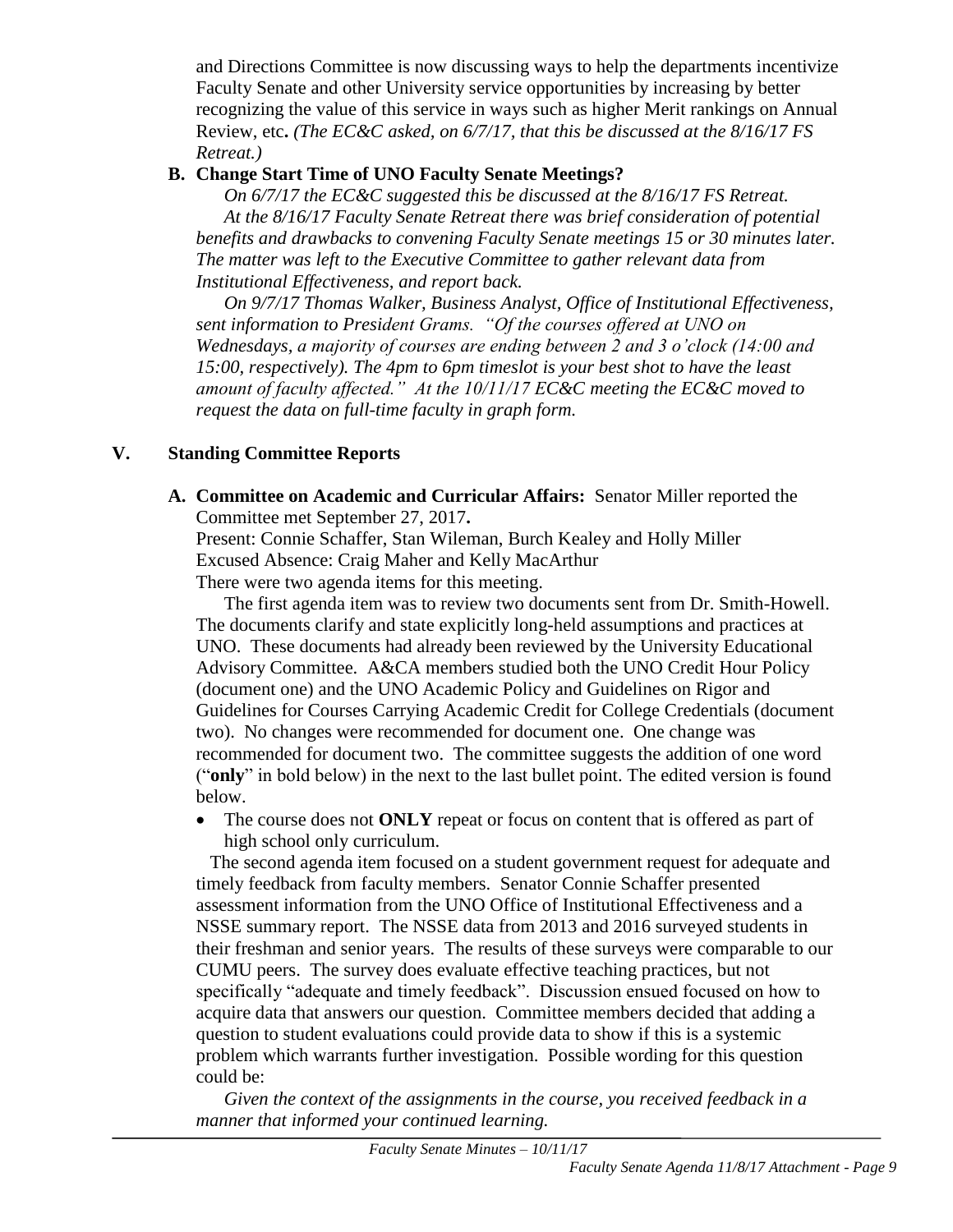or

*Was adequate feedback on submitted assignments provided in a timely manner?*

Senator Holly Miller agreed to research the student senators' impetus for this request. Senator Burch Kealey volunteered to seek out sample course evaluation questions used by other universities that measure student satisfaction with faculty feedback.

Senator Stan Wileman agreed to work on wording for an "adequate and timely feedback" resolution to be considered as we continue this discussion in our October committee meeting.

Members discussed the need to have decisions about pedagogical tools made by faculty members, not university support service units. Faculty members should be consulted on the tools needed to teach their students. An example of a decision that was not vetted by faculty members first is the attempted discontinuation of Scantron services. Committee members agreed to continue this discussion.

Senator Burch Kealey will speak with Nielson and let Senator Timi Barone know.

### **PENDING:**

### **1. Student Government Resolution for Timely Feedback from Faculty**

Senator Kealey asked the Senate to address the Student Government Resolution to have all faculty give timely feedback to students. This discussion expanded to also include faculty member's use of learning management systems and adherence to professional expectations.

Senator Elder stated that the Faculty Senate owes Student Government a response and attention to the SG Resolution.

*(Sent to A&CA 4/12/17) (AC&A report 4/26/17 to discuss)*

**B. Committee on Educational Resources & Services:** Senator Robins reported the Committee met 27 September 2017 in Mammel Hall, Room 303S**.** 

Attending: Senators Azad Azadmanesh, Scott Glasser, Barbara Robins, Mark Schoenbeck, Andy Zhong. Senator Tej Adidam was excused.

### **Old Business:**

Student Accommodation Letters. To assist us in understanding current practices, Senator Robins invited Assistant Vice Chancellor for Student Affairs Cathy Pettid to a future committee meeting. She will attend the October  $25<sup>th</sup>$  meeting. She also sent along a few questions for clarification of our needs and interests which we discussed. A follow-up email with our topics of interest and concern was sent to AVC Pettid.

On another matter, Senator Robins briefly reported on having located the source of the document used by UNO titled "Request for Travel Authorization and Purchase of Travel." At a future meeting we will discuss suggestions for additions to this document to assist faculty in identifying the need for and for purchasing travel insurance.

# **PENDING:**

- **1. Canvas and UNIZEN dashboard availability.** *The EC&C, on 6/7/17, sent this to the Educational Resources & Services Committee.*
- **C. Committee on Faculty Personnel & Welfare:** Senator Elder reported the Committee met September 27, 2017**.** Present: Griff Elder, John Noble, Marshall Prisbell, Dale Tiller

Excused: Pauline Brennan, Tammie Kennedy.

**Sorority Rush during the week before class in the H&K building.**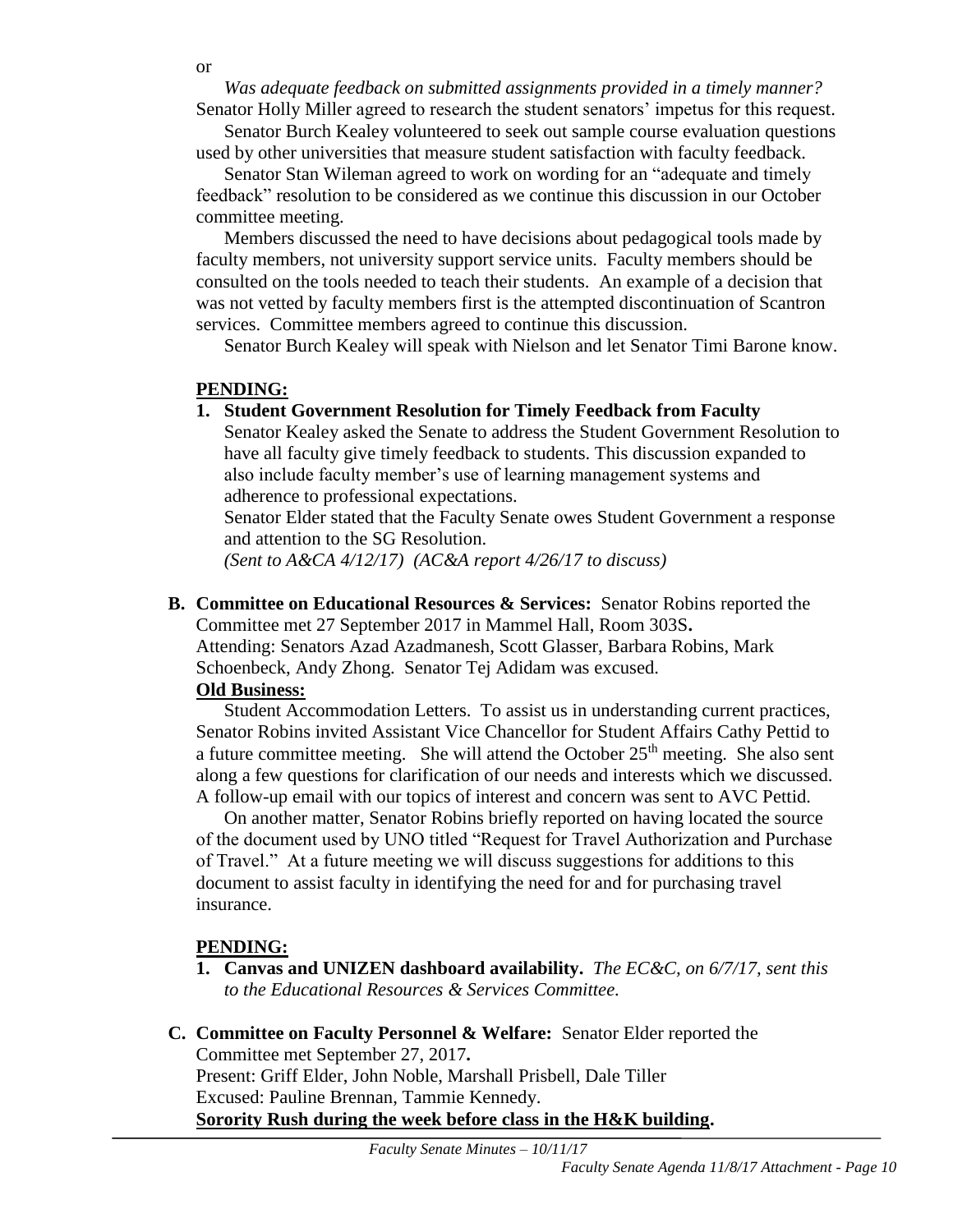This issue was brought up at EC&A on Wed Sept 20. BJ Reed says that this issue has been assigned to Dan Shipp. John Noble is following up with Dan Shipp. **HPER Fees.**

On Mon Sept 18, there was an initial faculty/staff wellness-based incentive program meeting in EAB 202 organized by Dan Shipp. Attending: Dan Shipp, Cathy Pettid, Joe Kaminski, Jeanne Surface, Griff Elder, Cecil Hicks, Carol Kirchner, and

Esther Scarpello.

The group met to discuss how UNO could develop and pilot a wellness-based incentive program for faculty/staff. The wellness program needs still to be worked out—both programmatically and financially. But roughly, the idea is that, UNO would offer a pilot program that would partially reimburse the cost of a HPER membership based upon member usage and participation in specific wellness program elements. Tentatively, the financial incentive might be as much as a \$100 reimbursement of the \$150 per semester HPER membership fee. Details have to still be worked out. The working goal is to offer this pilot program starting in January (but if not January, then the following August-2018).

The working group plans to meet every two weeks. The first meeting will discuss the requirements for reimbursement.

I have been asked to put together a Faculty Senate Focus Group that this working group can consult. It seems to me that this Focus Group should be made up of 15-20 faculty, who either currently pay for a HPER membership, or think that it is realistic that they might become a member next year (under a reimbursement program). The first thing that the focus group will do is give feedback on the specific program elements associated with the incentive/reimbursement.

#### **UNMC Faculty Senate**

In August, we wondered whether the UNMC Faculty Senate has a Faculty Personnel & Welfare Committee that we could interact with. View UNMC Faculty Senate committee structure at:

https://info.unmc.edu/blog/facultysenate/committees/

Apparently, theirs is a very different operation.

#### **Summer Creep**

While most of us are on 9 month contracts, many uncompensated service obligations require summer participation. Members on the committee have their own anecdotal accounts of what we perceive to be a trend. We are hoping to discuss this topic with the AAUP, so that we can begin to connect some of the dots. We have contacted AAUP. The topic is on their agenda for Friday October 6.

#### **We are in regular email contact with Deb Smith-Howell on the following issues:**

#### **H1B Visa Audit**

From a Sept 24 email from Deb Smith-Howell, we learned that she learned from Steve Daubendiek (UNMC International Studies & Programs Advisor) that this was a random check of processes. There wasn't a specific problem that led to the audit. These audits do not happen very often.

Meanwhile there is an on-going discussion of how UNO/UNMC can improve what we do with faculty/staff/visiting scholars and students who come here on a visa. **Faculty/Staff Safety Processes.**

Dr. Gina Toman has been named Faculty Human Resources Officer and Assistant to the Senior Vice Chancellor. She begins her new role on October 11.

We are interested in the administration developing a website similar to the Student Safety Website.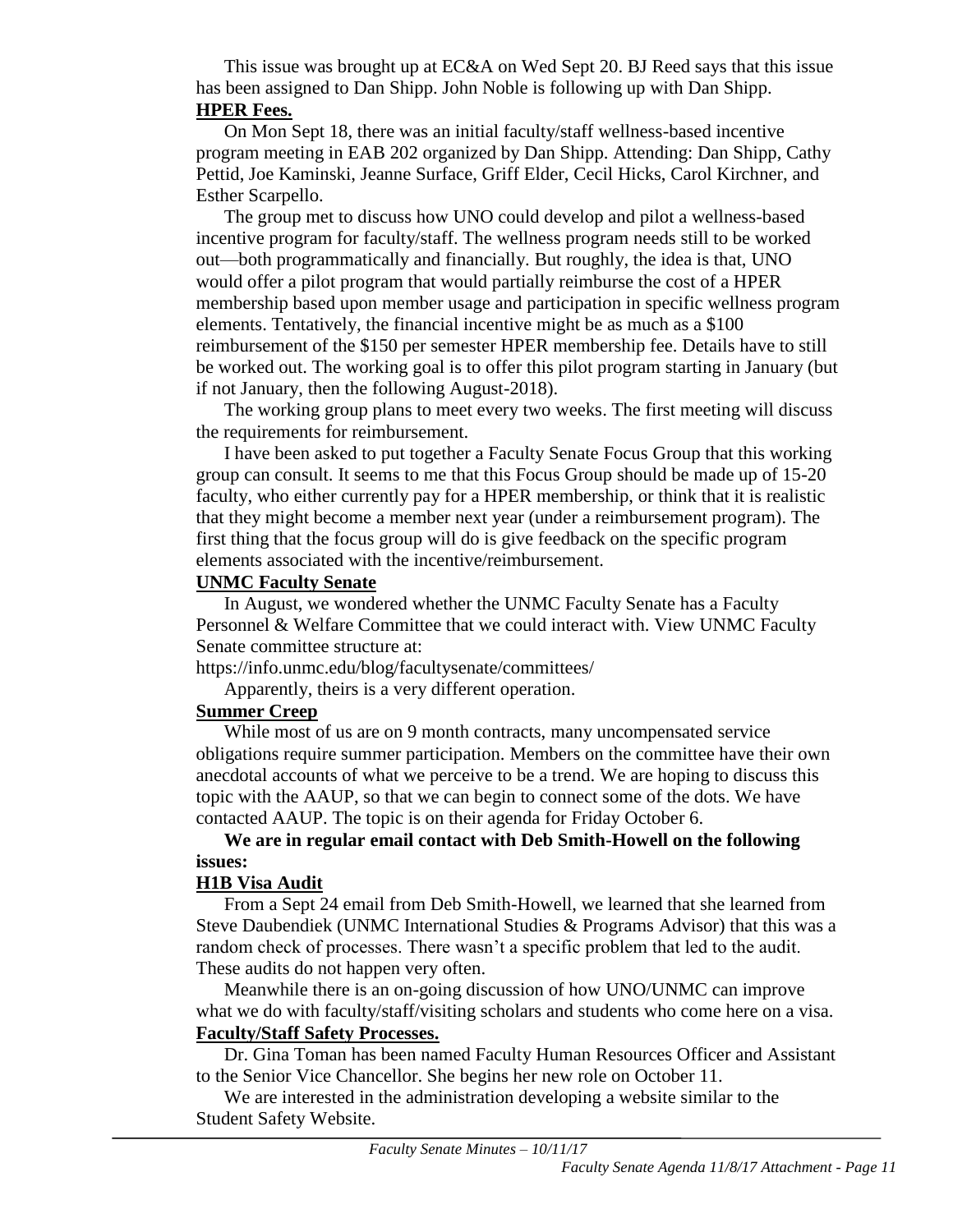Note: We felt that the following site makes a good model:

http://academicpersonnel.unc.edu/faculty-policies-procedures-guidelines/

We expect Gina Toman will be help us address the request that there be a flowchart that will help faculty understand and negotiate the many resources that are available: Ombudsperson, EAP person, counseling, BRT, etc. What information is confidential, etc. This "flowchart" may manifest itself in the form of the website mentioned above.

**Our committee would like to follow up with the Senior Vice Chancellor and the Chancellor on a resolution passed by the Faculty Senate in late 2016.**

**RESOLUTION 4279**, 12/14/16: **Grievance Committees Summer Compensation**

**WHEREAS** grievance hearings conducted by the Academic Freedom & Tenure Committee, the Faculty Grievance Committee, and the Professional Conduct Committee are unpredictable and when they are initiated must adhere to a strict time-line, which can mean that they extend into the summer when faculty are no longer under contract;

**WHEREAS** the University of Nebraska Omaha depends upon faculty participation in such grievance hearings;

**WHEREAS** other participants in such grievance hearings such as legal counsel and administrators are compensated for their time;

**THEREFORE BE IT RESOLVED** that the Faculty Senate recommends to the UNO administration that the faculty members on the Academic Freedom & Tenure Committee, the Faculty Grievance Committee, and the Professional Conduct Committee all be compensated at an hourly rate comparable with what the University pays the other participants in the hearings when service on these committees extends beyond the 9 month academic year.

### **PENDING:**

**\*** Follow up on status of H1B Visas audit. VC Smith-Howell said she would check on it at the 5/17/17 EC&A meeting.

*Dismissed by the EC&C 10/4/17.*

**D. Committee on Goals and Directions:** Senator Arbelaez reported the Committee met September 27, 2017**.**

Present Bradley Bereitschaft, Daniel Hawkins, Chris Kelly, and Maria Arbelaez. Excused: Richard Stacey and Hamid Sharif

Our meeting was scheduled for the presentation of the T. Robinson, Director of the Office of Institutional Effectiveness, who did not come. In his absence, we discussed the objectives his office state in his UNO webpage. We rescheduled the meeting with T. Robinson for October 25.

# **Pending:**

**1.** *Facilities Planning and Faculty Representation (Sent to G&D 2/10/16)*– As important and continuous decisions are made regarding facilities planning on campus, we would like to see more faculty involvement in these plans, and be allowed frequent opportunities to engage in discussion with administration about facilities planning. The one committee the Faculty Senate is aware of is the University Committee on Facilities Planning, which typically meets once a year. The University Committee on Technology Resources, Services & Planning meets more frequently, but its primary focus is on the technology needs of the campus.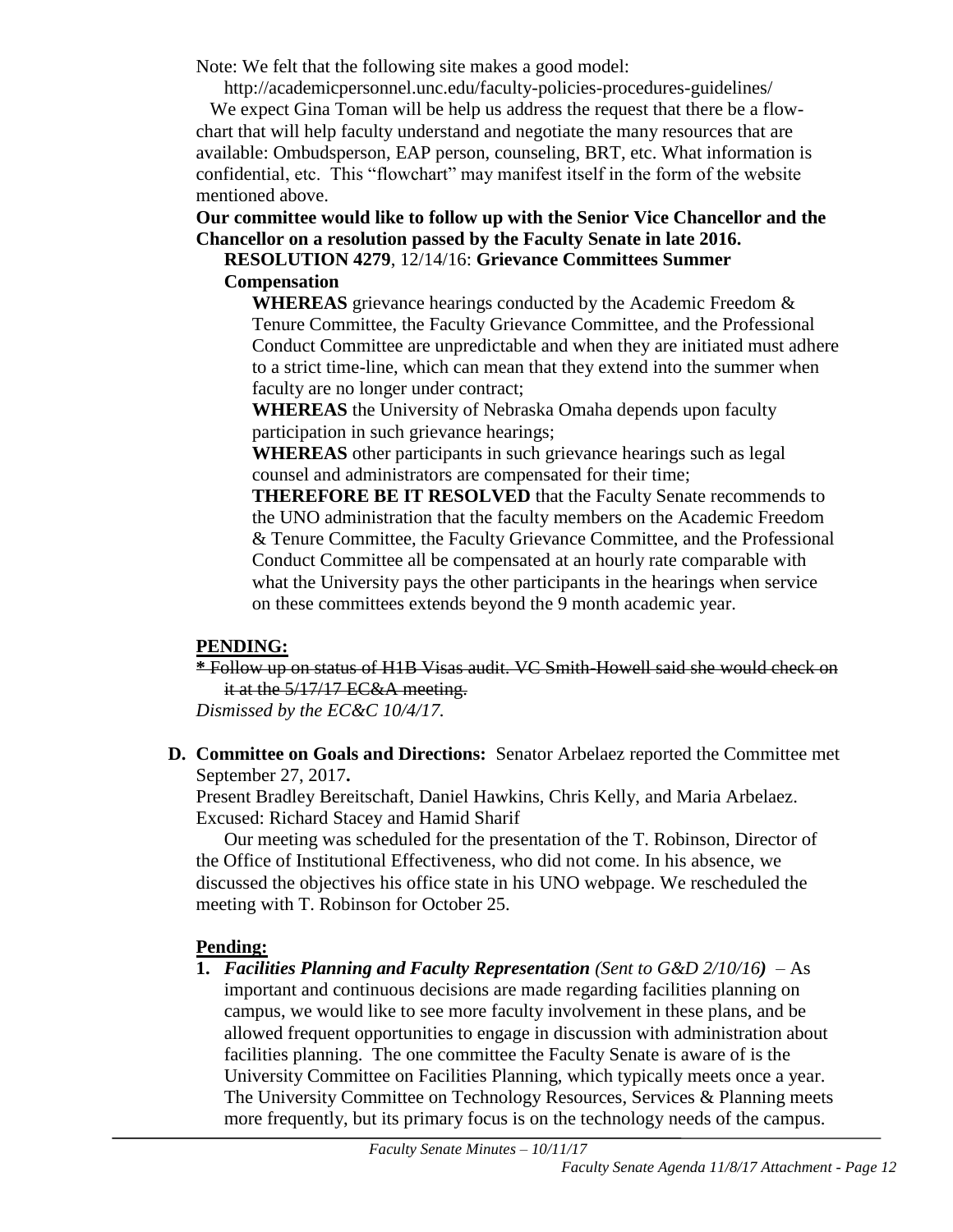In a previous meeting Goals & Directions met with Deb Smith-Howell to address administrative communication and questions about the University's Strategic Plan and the Faculty Senate's part in that process. We discussed the possibility of a more regular liaison with Dr. Smith-Howell with a representative from the F.S. Goals and Directions Committee that could increase the level of communication and information in this area**.**

- **2.** *Unit Based Recruiting*: *(Sent to G&D 8/17/16)* This item has focused on how individual departments may contribute to the recruitment and retention of students in better pursuit of the University's enrollment goals. Goals and Directions temporarily tabled this item and it will remain on our *Pending* list.
- **3.** The UNO Admin responded to Resolution 4285, 5/10/2017: **Deferred Action for Childhood Arrivals (DACA)** with plans to draft guidelines for faculty. EC&A would appreciate members of the FacSen committee (e.g. Dan Hawkins et al) staying closely in touch with Student Affairs (Dan Shipp, Jonathan Benjamin-Alvarado) and the CFE to review and collaborate**.** *(Sent to G&D to keep in touch 6/7/17)***.**
- **4. Soliciting Faculty Insights on UNO's Leadership Transition.** *(The EC&C, on 6/7/17, sent this to the Goals & Directions Committee.)*
- **5. Mav Creed**

A resolution from Student Government, a note that the Staff Advisory Council will also pass a favorable resolution for the Mav Creed, and the Mav Values Document.

*The UNO EC&C, on 6/7/17, forwarded this item to the Goals & Directions Committee for discussion at the August 16, 2017 Retreat.*

**6. Parking Changes and Parking for Adjunct (Part Time and Temporary) Faculty:**

Link for reference: [https://www.unomaha.edu/news/2017/04/parking-changes](https://www.unomaha.edu/news/2017/04/parking-changes-coming-to-campus.php)[coming-to-campus.php](https://www.unomaha.edu/news/2017/04/parking-changes-coming-to-campus.php)

*Part-time permit options.*

- *Night Only Surface Permit – after 2:30 P.M.*
- *Lot T \$5 Entry - Weeks 2-16 of Fall/Spring Semesters (all-day)*
- *Daily/Hourly Permit Options \$1-4*
- *Reduced fee West or Pacific Street Garage Permit - \$200 Annually*
- *\$3 after 12:30 P.M. in the East Garage Lots U and T only.*
- *Lot 26 (no permit required with free limited shuttle service)*

# **E. Professional Development:** Senator Adams reported the Committee met September 27, 2017**.**

Present: Julie Blaskwicz Boron, Melissa Cast-Brede, Victor Winter, Russ Nordman Absent: Travis Adams, Zhigang Feng

The Committee decided that perhaps the best way to deal our committee's pending business about Faculty Professional Development Leave questions and concerns is to create a questionnaire that will be sent to UNO's Deans. We thought that this might be a better option than having each of us go to our respective Deans.

To start this process I am going to create a google document with the questions that appeared in our last senate report.

**a.** Can faculty get a full year of leave if waiting until 12 years of service instead of at 6 years?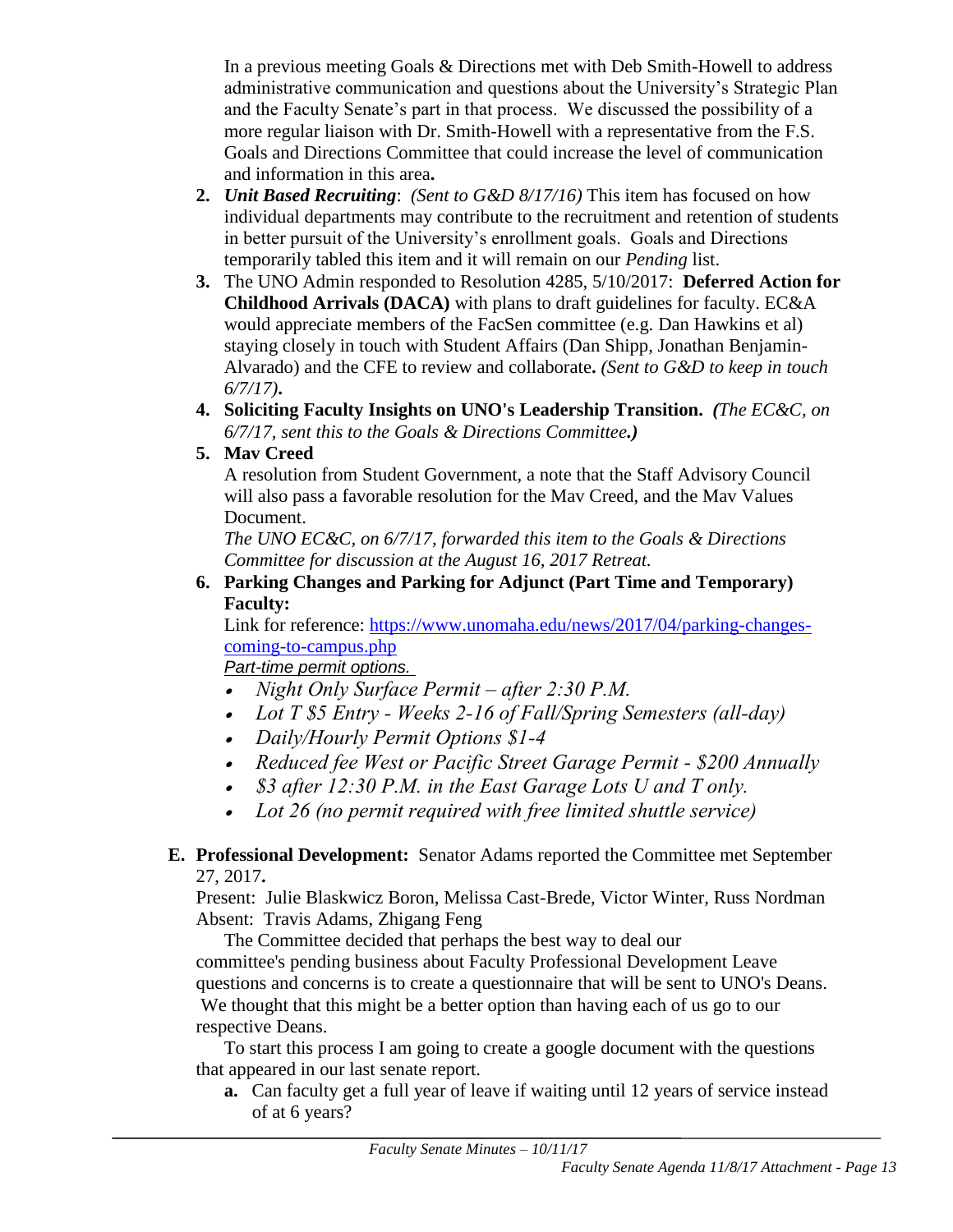- **b.** What are the earning restrictions while on leave (sabbatical)?
- **c.** What documents govern how leave is prioritized/awarded?
- **d.** What are the criteria for leave across colleges/departments? How consistent are these?
- **e.** Who all reviews and/or weighs in on these decisions?

Over the course of the next month we will all be contributing to this document. In our October meeting we will work on creating the questionnaire.

Along with this we wondered if there should be a questionnaire created for faculty as well that tries to find out if they have an understanding of the Development Leave procedures and criteria.

# **PENDING:**

- **1. Faculty Professional Development Leave policies/procedures:** Given a growing number of questions and concerns about this issue, our committee will be gathering information (policies/procedures) at all levels (regents, university, colleges, departments) and comparing those documents in order to explore questions, including**:** 
	- **b.** Can faculty get a full year of leave if waiting until 12 years of service instead of at 6 years?
	- **c.** What are the earning restrictions while on leave (sabbatical)?
	- **d.** What documents govern how leave is prioritized/awarded?
	- **e.** What are the criteria for leave across colleges/departments? How consistent are these?
	- **f.** Who all reviews and/or weighs in on these decisions?

What language does the AAUP contract have regarding leave/sabbatical?

**F. Committee on Rules:** Senator Nash reported the Committee met at the Criss Library on September 27, 2017**.**

*Present:* Samantha Clinkinbeard, Paul Landow, Bob Nash, Kathy Peterson, Wei Rowe.

*Absent:* Jeremy Johnson (excused).

Ballots were mailed out by Sue Bishop for the campus-wide election to fill two tenured faculty vacancies on the Academic Freedom & Tenure Committee. Of the 561 ballots distributed, 227 were returned by the September 27 Noon deadline. Two ballots were not tallied by the Rules Committee as they were not properly signed and nineteen were received after the deadline and therefore invalid.

Those elected are noted below.

# **Completion of RESOLUTION 4311,** 9/13/17**: Academic Freedom & Tenure Committee**

**BE IT RESOLVED**, that in accordance with Article 6.5.2 of the Faculty Senate Bylaws the following nominees for the Academic Freedom and Tenure Committee are brought forward by the Rules Committee for senate nomination. The ballot will be presented to the UNO Faculty.

Two tenured faculty member will be elected from the following four nominees to serve a three-year term from October 16, 2017, through October 15, 2020, to replace Carey Ryan and Richard Stacy, whose terms will expire: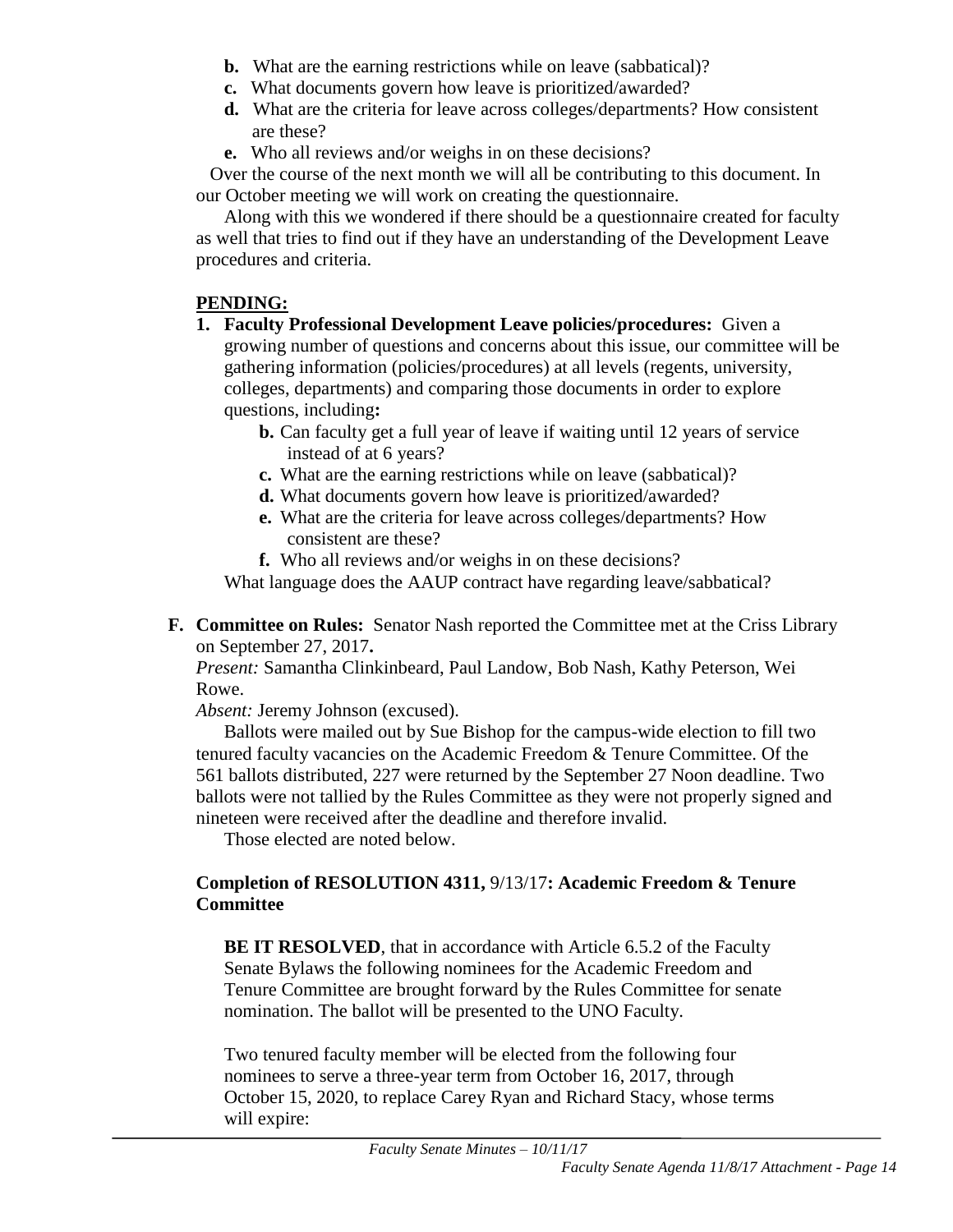Ramon Guerra (English, A&S) *(102 votes)* Nancy Kelley (Social Work, CPACS) *(118 votes) Elected* Ziaul Huq (Management, BA) *(74 votes)*  Laura Grams (Philosophy, A&S) *(142 votes) Elected*

#### **PENDING:**

**A.** The Committee continues to review which Campus & University committees require participants who also serve on the Faculty Senate, and which committees might be served by representatives from the faculty at large**.** 

#### **VI. Ad hoc Committees**

#### **A. Ad hoc UNO-UNMC Faculty-to-Faculty Communication and Collaboration Committee**

| Membership:              |                                       |                |
|--------------------------|---------------------------------------|----------------|
| Timi Barone              | Dhundy Bastola                        | Elizabeth Beam |
| <b>Catherine Bebhart</b> | <b>Emily Glenn</b>                    | Craig Maher    |
| Amarnath Natarajan       | Debra Reilly ( <i>UNMC</i> alternate) | Eleanor Rogan  |
| Connie Schaffer          | Destynie Sewell                       | Mark Shriver   |
| <b>Suzanne Sollars</b>   | Adam Tyma                             | Glenda Woscyna |

Dr. Sollars hosted a pot luck meal for the Committee in September. The first official meeting will be scheduled October 30, 2017. Some questions the Committee might be asked:

- How to facilitate communication between UNO/UNMC?
- How are their faculty responding to BRT?

### **VII. Non-Senate Committee Reports**

### **A. University-wide Employee Benefits Advisory Committee:** Prof. Erickson **submitted the minutes of September 27, 2017 meeting.**

- 1. Introductions
- **2. Demo of the new NUFlex portal**

The program/software seemed to run very well, although there were 1 or 2 minor error messages as the demo progressed. The committee was told that the bugs would be fixed before the NUFlex enrollment date.

### **3. Benefit Review**

Gallagher Benefit Services was engaged to conduct the review. Gallagher Benefit Services is a consultant retained by NU to review: Plan Design (copays, deductibles, offerings) Premium Pricing, and ACA Grandfathered Status. Evaluation Criteria include: Scope of Service, Experience and Qualifications, References, and Pricing. The goal is to try to keep premium cost increases to a minimum. In particular, copays, deductibles, and plan offerings are being studied in combination with employee/dependent utilization. Recommendations will be made in 2018 for implementation in 2019 plans.

- a. The annual preventive care allowance and coverage for immunizations will be part of the review
- b. Copays refers to the prescription drug benefit
- c. Coinsurance will also be reviewed